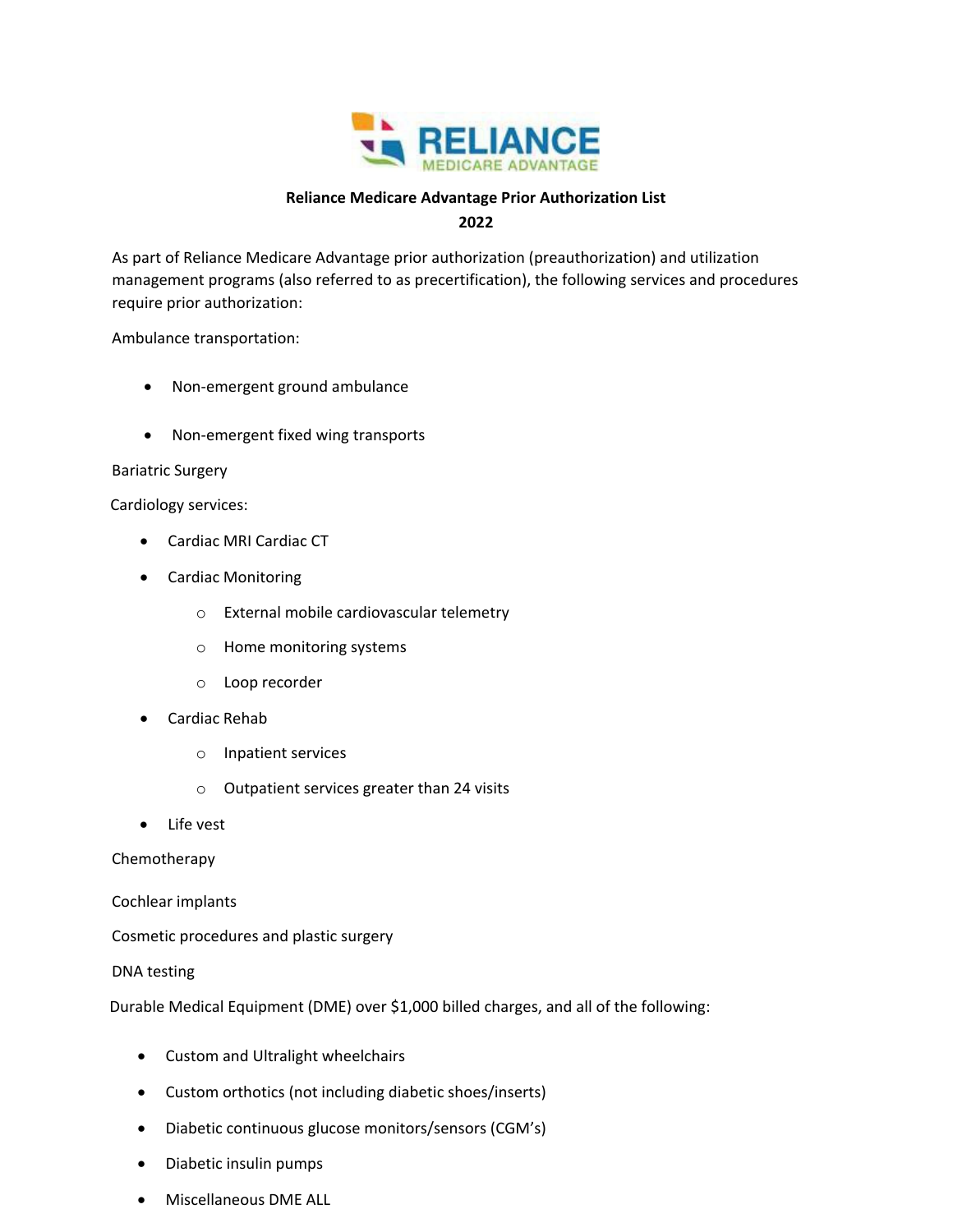- Oxygen
- Power-operated vehicles/scooters

Emerging technology/procedures

Enteral feedings

Experimental procedures

Gender reassignment surgery

Genetic/molecular testing

Home Health services:

- Home Health Aide visits-all
- Skilled nursing-greater than 12 visits/episodes
- Physical Therapy-greater than 12 visits/episodes
- Occupational Therapy-greater than 12 visits/episodes
- Speech Therapy-greater than 12 visits/episodes
- Social Worker-greater than 12 visits/episodes

Hyperbaric Oxygen Therapy

Infertility Testing

Injectables (see J Code list) and Infusion Therapy (includes infusion pump/supplies)

Inpatient care including Skilled Nursing Facility, Acute, Inpatient Rehab, Long Term Acute Care Hospital (LTAC), Behavioral health and Respite Care (Note: this includes non‐emergent acute care hospital transfers)

Miscellaneous codes (all)

Organ Transplants

**Orthotics** 

Out‐of‐network services (excluding emergent or urgent care)

Occupational therapy (outpatient) – greater than 12 visits

Pain management

Part B covered drugs

Physical therapy (outpatient) ‐greater than 12 visits

Podiatry implants

**Prosthetics** 

Pulmonary rehab‐ greater than 12 visits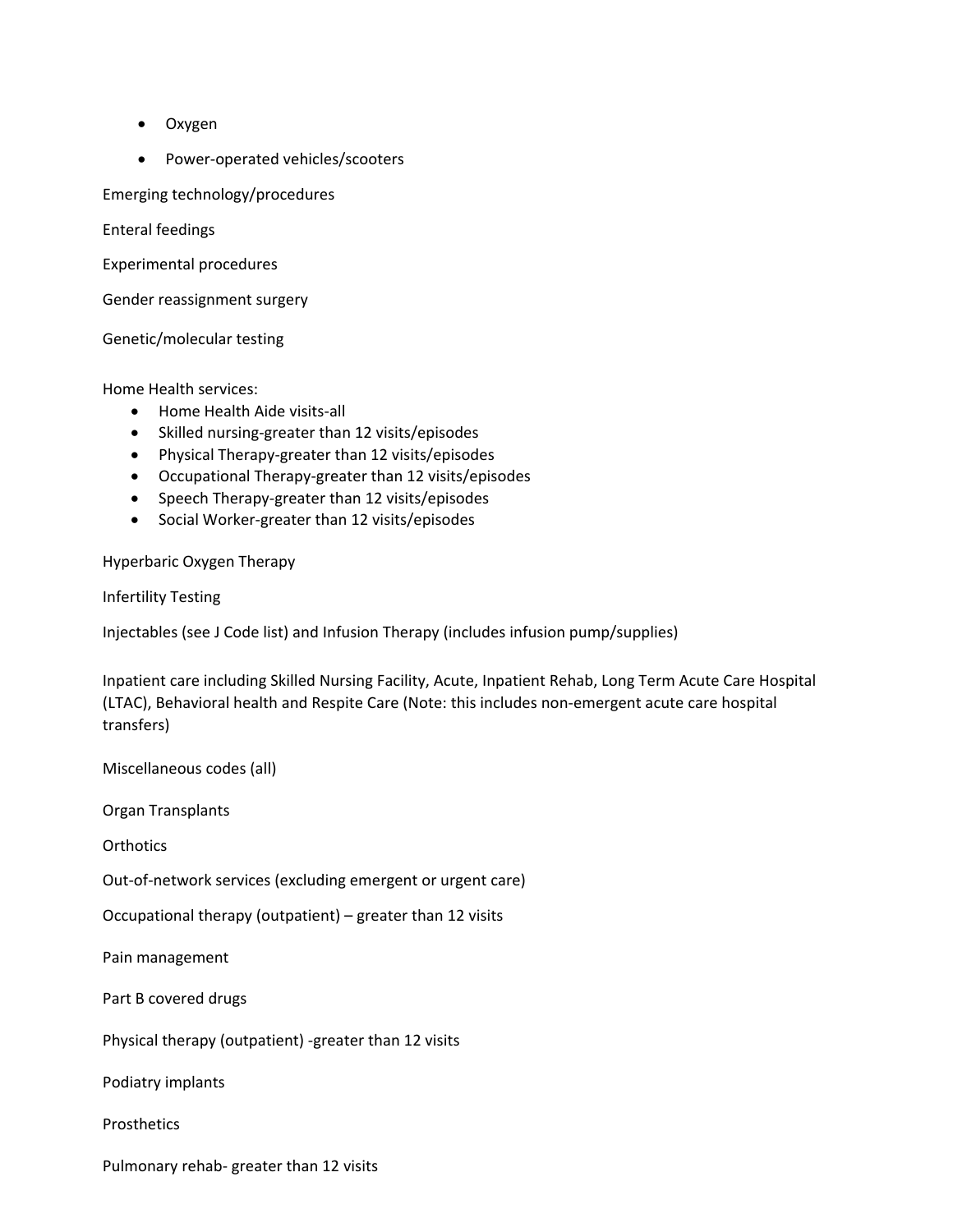Radiology/Diagnostic Imaging:

- MRI TMJ
- MRI/CT upper extremity
- MRI/CT lower extremity
- CT heart
- 3D reconstruction (non-breast)
- MRI SPECT
- MRI unlisted
- MRI breast
- MRI/CT bone density
- Cardiac PET non-oncology
- MUGA, infarct avid
- Cardiac blood pool imaging
- Electron beam US
- F‐18 FDG PET/CT
- Scintigraphic mammography
- MRA abdomen/breast/chest/pelvis/upper extremities
- MRA spine and upper extremities
- Mobile services

Respiratory Therapy (POS outpatient or in‐home only)

Speech processors

Speech therapy (outpatient) – greater than 12 visits

Transportation (non‐emergent)

Vascular assist devices (VAD's) (ALL)

Vascular surgery procedures:

- Endovenous vascular procedures
- Injection venous procedures
- Varicose vein treatments